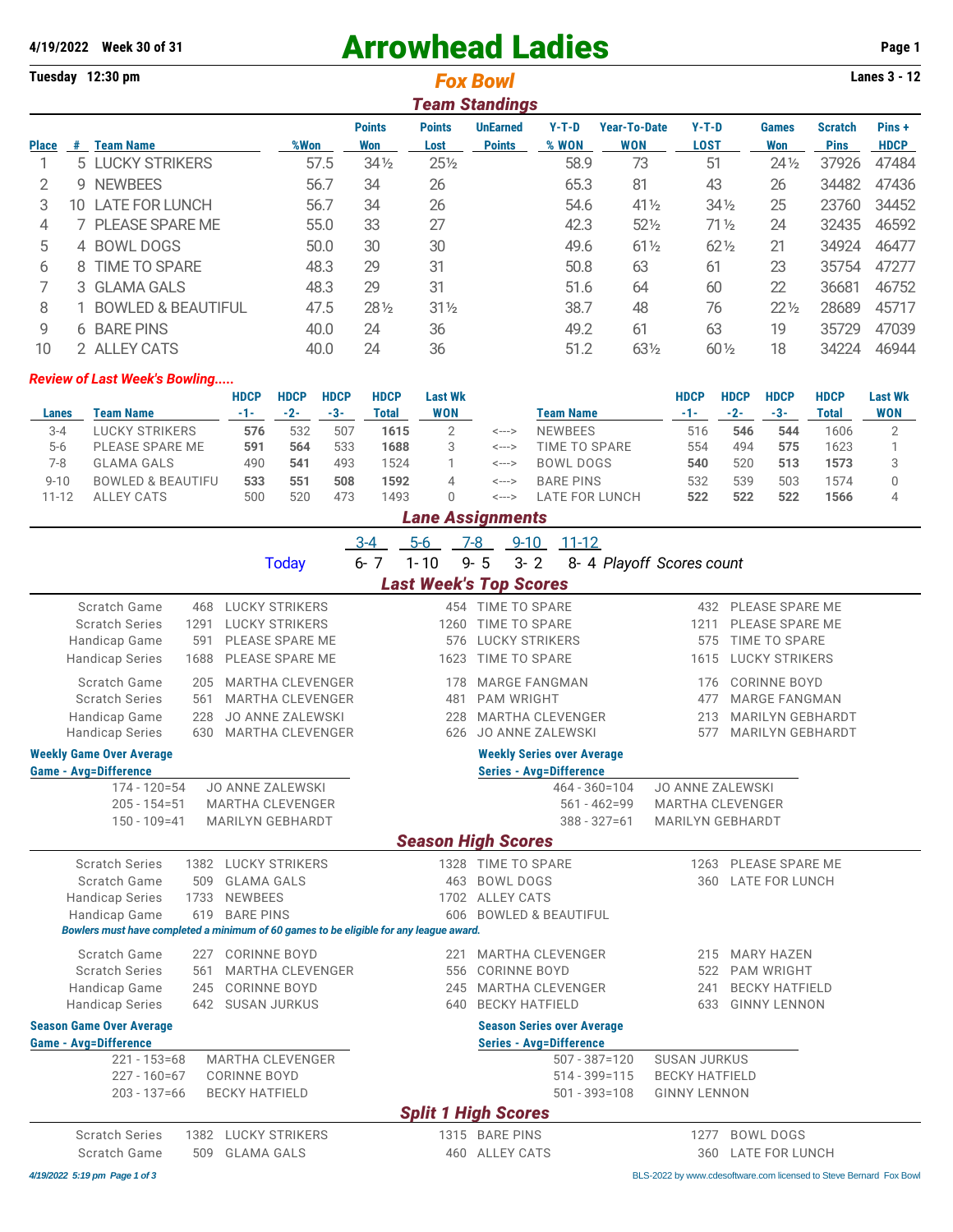| 4/19/2022                                           | <b>Week 30 of 31</b>                                                                   |                        |    | <b>Arrowhead Ladies</b>      |                |                 |                |          |                     |       |              | Page 2         |
|-----------------------------------------------------|----------------------------------------------------------------------------------------|------------------------|----|------------------------------|----------------|-----------------|----------------|----------|---------------------|-------|--------------|----------------|
|                                                     | 1733 NEWBEES<br><b>Handicap Series</b>                                                 | 1683 PLEASE SPARE ME   |    |                              |                |                 |                |          |                     |       |              |                |
|                                                     | 607<br>TIME TO SPARE<br>Handicap Game                                                  | 606 BOWLED & BEAUTIFUL |    |                              |                |                 |                |          |                     |       |              |                |
|                                                     | Bowlers must have completed a minimum of 60 games to be eligible for any league award. |                        |    |                              |                |                 |                |          |                     |       |              |                |
|                                                     | <b>Scratch Game</b><br>215 MARY HAZEN                                                  |                        |    | 214 MARTHA CLEVENGER         |                |                 |                | 213      | <b>CORINNE BOYD</b> |       |              |                |
|                                                     | <b>CORINNE BOYD</b><br><b>Scratch Series</b><br>546                                    |                        |    | 543<br>CONNIE ZAIO           |                |                 |                | 522      | <b>PAM WRIGHT</b>   |       |              |                |
|                                                     | MARTHA CLEVENGER<br>Handicap Game<br>241                                               |                        |    | 240                          | CONNIE ZAIO    |                 |                | 239      | <b>MARY HAZEN</b>   |       |              |                |
|                                                     | <b>Handicap Series</b><br>642 SUSAN JURKUS                                             |                        |    | <b>BECKY HATFIELD</b><br>640 |                |                 |                | 633      | CONNIE ZAIO         |       |              |                |
|                                                     |                                                                                        |                        |    | <b>Team Rosters</b>          |                |                 |                |          |                     |       |              |                |
|                                                     | <b>Bowling</b>                                                                         |                        |    |                              |                | <b>To Raise</b> | <b>To Drop</b> |          |                     |       |              | <b>HDCP</b>    |
| ID#                                                 | <b>Hand</b><br><b>Name</b><br>1 - BOWLED & BEAUTIFUL                                   | <b>Avg HDCP</b>        |    | <b>Pins Gms</b>              |                | $Avg +1$        | $Avg -1$       | $-1 - 1$ | $-2-$               | $-3-$ | <b>Total</b> | <b>Total</b>   |
| 1                                                   | <b>JUDY NIGRO</b>                                                                      | 118                    | 55 | 6059                         | 51             | 367             | 312            | 126      | 107                 | 105   | 338          | 500            |
| $\overline{2}$                                      | <b>DONNA CRABTREE</b>                                                                  | 98                     | 73 | 7401                         | 75             | 321             | 242            | 93       | 121                 | 89    | 303          | 522            |
| 3                                                   | <b>CHRISTINE KOTARS</b>                                                                | 113                    | 60 | 7719                         | 68             | 375             | 303            | 126      | 135                 | 126   | 387          | 570            |
| <b>2 - ALLEY CATS</b>                               |                                                                                        |                        |    |                              |                |                 |                |          |                     |       |              |                |
| 5                                                   | <b>BARB FELTMAN</b>                                                                    | 117                    | 56 | 9900                         | 84             | 366             | 278            | 138      | 105                 | 92    | 335          | 500            |
| 6                                                   | <b>CONNIE ZAIO</b>                                                                     | 144                    | 32 | 9534                         | 66             | 471             | 401            | 102      | 155                 | 121   | 378          | 471            |
|                                                     |                                                                                        | 162                    | 16 | 974                          |                | 493             | 483            |          |                     |       |              | $\overline{0}$ |
| 41<br>39                                            | Kathy Favata                                                                           |                        | 54 |                              | 6              |                 |                |          |                     |       | $\mathbf{0}$ | 522            |
|                                                     | Vacant                                                                                 | 120                    |    | $\overline{0}$               | $\overline{0}$ |                 |                |          | v120 v120 v120      |       | 360          |                |
| 7                                                   | 3 - GLAMA GALS<br><b>MARY HAZEN</b>                                                    | 149                    | 27 | 11642                        | 78             | 508             | 426            | 116      | 166                 | 128   | 410          | 491            |
| 9                                                   | <b>JOANN SCHURMAN</b>                                                                  | 128                    | 46 | 10774                        |                | 449             | 361            | 117      | 130                 | 104   | 351          | 489            |
| 8                                                   |                                                                                        | 132                    | 43 |                              | 84<br>87       | 451             | 360            |          |                     | 145   | 415          | 544            |
|                                                     | <b>BONNIE JENSEN</b>                                                                   |                        |    | 11519                        |                |                 |                | 141      | 129                 |       |              |                |
| <b>4 - BOWL DOGS</b><br>10                          | <b>HELEN NEUMANN</b>                                                                   | 103                    | 69 | 8693                         | 84             | 355             | 267            | 118      | 108                 | 90    | 316          | 523            |
|                                                     |                                                                                        |                        |    |                              |                |                 |                |          |                     |       |              |                |
| 11                                                  | <b>PAM WRIGHT</b>                                                                      | 146                    | 30 | 11016                        | 75             | 450             | 371            | 158      | 151                 | 172   | 481          | 571            |
| 12<br><b>ANN BRAND</b><br><b>5 - LUCKY STRIKERS</b> |                                                                                        | 138                    | 37 | 11602                        | 84             | 491             | 403            | 128      | 125                 | 115   | 368          | 479            |
|                                                     |                                                                                        |                        |    |                              |                |                 |                |          |                     |       |              |                |
| 13                                                  | <b>GINNY LENNON</b>                                                                    | 132                    | 43 | 11894                        | 90             | 475             | 381            | 147      | 145                 | 137   | 429          | 561            |
| 14                                                  | ROSE MACZEK                                                                            | 127                    | 47 | 11482                        | 90             | 422             | 328            | 145      | 136                 | 114   | 395          | 536            |
| 15                                                  | <b>CORINNE BOYD</b>                                                                    | 161                    | 17 | 14550                        | 90             | 516             | 422            | 176      | 143                 | 148   | 467          | 518            |
| <b>6 - BARE PINS</b>                                |                                                                                        |                        |    |                              |                |                 |                |          |                     |       |              |                |
| 16                                                  | PAT HEGNA                                                                              | 111                    | 62 | 9346                         | 84             | 398             | 310            | 91       | 92                  | 88    | 271          | 454            |
| 17                                                  | <b>LINDA MARTIN</b>                                                                    | 138                    | 37 | 12481                        | 90             | 446             | 352            | 156      | 142                 | 147   | 445          | 556            |
| 18                                                  | <b>MARGE FANGMAN</b>                                                                   | 148                    | 28 | 12876                        | 87             | 534             | 443            | 158      | 178                 | 141   | 477          | 564            |
|                                                     | <b>7 - PLEASE SPARE ME</b>                                                             |                        |    |                              |                |                 |                |          |                     |       |              |                |
| 19                                                  | <b>MARILYN GEBHARDT</b>                                                                | 110                    | 63 | 7936                         | 72             | 389             | 313            | 150      | 113                 | 125   | 388          | 577            |
| 20                                                  | <b>JO ANNE ZALEWSKI</b>                                                                | 121                    | 53 | 7677                         | 63             | 375             | 308            | 170      | 174                 | 120   | 464          | 626            |
| 21                                                  | <b>JOAN MEYER</b>                                                                      | 133                    | 42 | 9975                         | 75             | 477             | 398            | 112      | 118                 | 129   | 359          | 485            |
|                                                     | <b>8 - TIME TO SPARE</b>                                                               |                        |    |                              |                |                 |                |          |                     |       |              |                |
| 22                                                  | <b>MARTHA CLEVENGER</b>                                                                | 155                    | 22 | 13546                        | 87             | 494             | 403            | 200      | 156                 | 205   | 561          | 630            |
| 23                                                  | <b>NORMA BAKER</b>                                                                     | 135                    | 40 | 9734                         | 72             | 466             | 390            |          | a125 a125 a125      |       | 375          | 495            |
| 24                                                  | <b>LISA LINEBARGER</b>                                                                 | 115                    | 58 | 4730                         | 41             | 374             | 329            | 108      | 92                  | 124   | 324          | 498            |
| 9 - NEWBEES                                         |                                                                                        |                        |    |                              |                |                 |                |          |                     |       |              |                |
| 25                                                  | LINDA MCCABE                                                                           | 106                    | 66 | 7375                         | 69             | 329             | 256            | 121      | 110                 | 121   | 352          | 550            |
| 27                                                  | <b>SUSAN JURKUS</b>                                                                    | 137                    | 38 | 11927                        | 87             | 493             | 402            | 128      | 140                 | 123   | 391          | 505            |
| 26                                                  | <b>BECKY HATFIELD</b>                                                                  | 136                    | 39 | 11472                        | 84             | 447             | 359            | 124      | 153                 | 157   | 434          | 551            |
|                                                     | <b>10 - LATE FOR LUNCH</b>                                                             |                        |    |                              |                |                 |                |          |                     |       |              |                |
| 28                                                  | <b>VACANT</b>                                                                          | 120                    | 54 | 360                          | 3              | 366             | 359            |          | v120 v120 v120      |       | 360          | 522            |
| 29                                                  | <b>VACANT</b>                                                                          | 120                    | 54 | 360                          | 3              | 366             | 359            |          | v120 v120 v120      |       | 360          | 522            |
| 30                                                  | <b>VACANT</b>                                                                          | 120                    | 54 | 360                          | 3              | 366             | 359            |          | v120 v120 v120      |       | 360          | 522            |
|                                                     | <b>Temporary Substitutes Division 1: Enter Div Label</b>                               |                        |    |                              |                |                 |                |          |                     |       |              |                |

**ZNN** *Division 1: Enter Div Label*